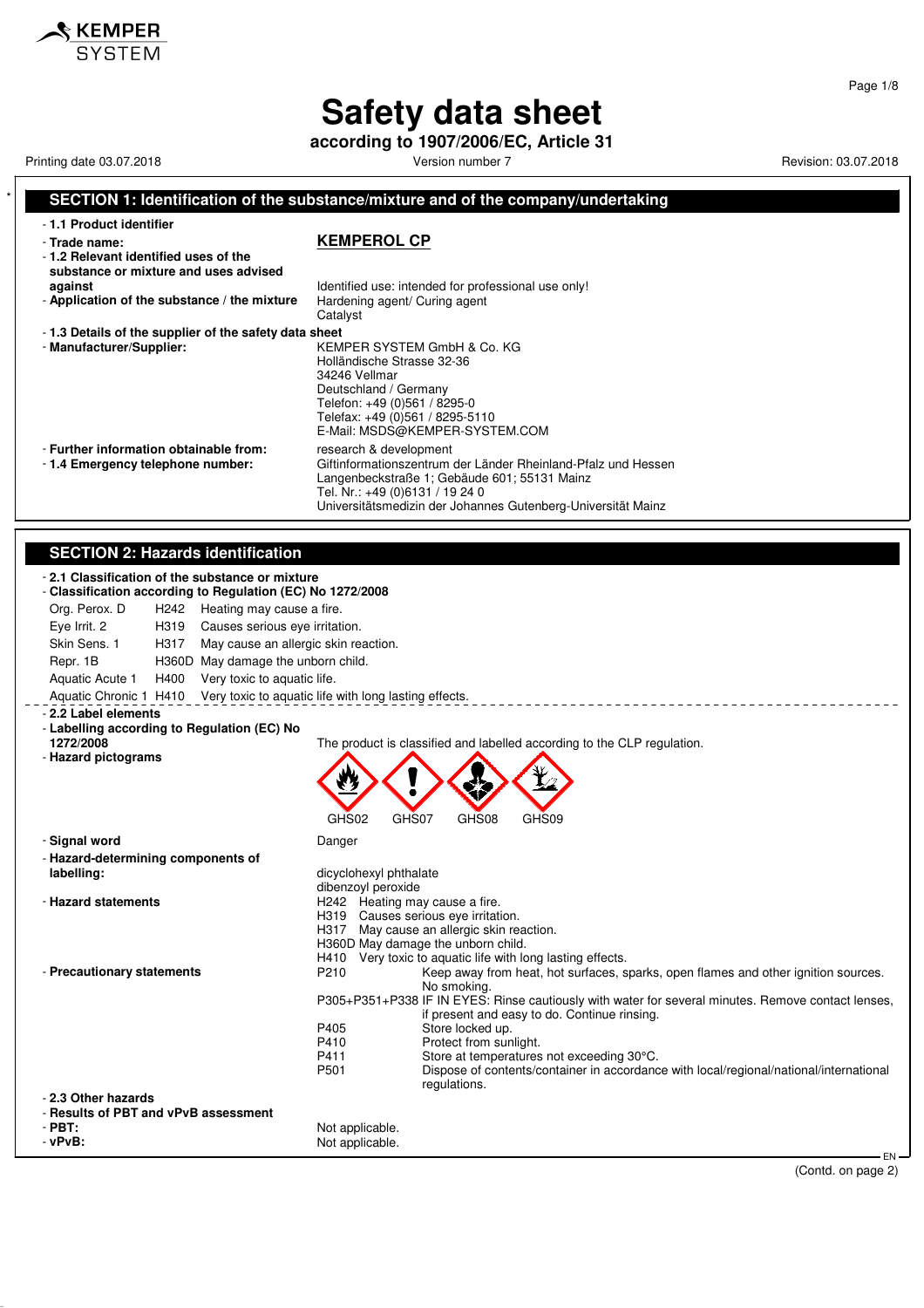

**according to 1907/2006/EC, Article 31**

Printing date 03.07.2018 **Printing date 03.07.2018** Version number 7 **Revision: 03.07.2018** 

**Trade name: KEMPEROL CP**

(Contd. of page 1)

– EN

| <b>SECTION 3: Composition/information on ingredients</b><br>-3.2 Chemical characterisation: Mixtures                                                                                                                                                                                                                            |                                                                                                                                                                                                                                                                                                                                                                                                                                                                                                                                                                                                                                                                                                                                                                                                                                                                                     |  |  |
|---------------------------------------------------------------------------------------------------------------------------------------------------------------------------------------------------------------------------------------------------------------------------------------------------------------------------------|-------------------------------------------------------------------------------------------------------------------------------------------------------------------------------------------------------------------------------------------------------------------------------------------------------------------------------------------------------------------------------------------------------------------------------------------------------------------------------------------------------------------------------------------------------------------------------------------------------------------------------------------------------------------------------------------------------------------------------------------------------------------------------------------------------------------------------------------------------------------------------------|--|--|
| - Description:                                                                                                                                                                                                                                                                                                                  | Mixture: consisting of the following components.                                                                                                                                                                                                                                                                                                                                                                                                                                                                                                                                                                                                                                                                                                                                                                                                                                    |  |  |
| - Dangerous components:                                                                                                                                                                                                                                                                                                         |                                                                                                                                                                                                                                                                                                                                                                                                                                                                                                                                                                                                                                                                                                                                                                                                                                                                                     |  |  |
| CAS: 94-36-0<br>dibenzoyl peroxide<br>EINECS: 202-327-6<br>Index number: 617-008-00-0<br>Reg.nr.: 01-2119511472-50                                                                                                                                                                                                              | 25-50%<br>Org. Perox. B, H241; Aquatic Acute 1, H400; Aquatic Chronic 1, H410; Eye Irrit. 2, H319; Skin Sens. 1, H317                                                                                                                                                                                                                                                                                                                                                                                                                                                                                                                                                                                                                                                                                                                                                               |  |  |
| CAS: 84-61-7<br>EINECS: 201-545-9<br>Index number: 607-719-00-4<br>Reg.nr.: 01-2119978223-34                                                                                                                                                                                                                                    | dicyclohexyl phthalate<br>25-50%<br>Repr. 1B, H360D; Skin Sens. 1, H317; Aquatic Chronic 3, H412                                                                                                                                                                                                                                                                                                                                                                                                                                                                                                                                                                                                                                                                                                                                                                                    |  |  |
| - SVHC                                                                                                                                                                                                                                                                                                                          |                                                                                                                                                                                                                                                                                                                                                                                                                                                                                                                                                                                                                                                                                                                                                                                                                                                                                     |  |  |
| 84-61-7 dicyclohexyl phthalate                                                                                                                                                                                                                                                                                                  |                                                                                                                                                                                                                                                                                                                                                                                                                                                                                                                                                                                                                                                                                                                                                                                                                                                                                     |  |  |
| - Additional information:                                                                                                                                                                                                                                                                                                       | For the wording of the listed hazard phrases refer to section 16.                                                                                                                                                                                                                                                                                                                                                                                                                                                                                                                                                                                                                                                                                                                                                                                                                   |  |  |
| - 4.1 Description of first aid measures<br>- General information:<br>- After inhalation:<br>- After skin contact:<br>- After eye contact:<br>- After swallowing:<br>- 4.2 Most important symptoms and effects,<br>both acute and delayed<br>- 4.3 Indication of any immediate medical<br>attention and special treatment needed | Symptoms of poisoning may even occur after several hours; therefore medical observation for at least 48<br>hours after the accident.<br>Immediately remove any clothing soiled by the product.<br>Do not leave affected persons unattended.<br>Personal protection for the First Aider.<br>Take affected persons out of danger area and lay down.<br>In case of unconsciousness place patient stably in side position for transportation.<br>Supply fresh air; consult doctor in case of complaints.<br>Immediately wash with water and soap and rinse thoroughly.<br>Seek medical treatment in case of complaints.<br>Rinse opened eye for several minutes under running water. If symptoms persist, consult a doctor.<br>Protect unharmed eye.<br>If symptoms persist consult doctor.<br>No further relevant information available.<br>No further relevant information available. |  |  |
|                                                                                                                                                                                                                                                                                                                                 |                                                                                                                                                                                                                                                                                                                                                                                                                                                                                                                                                                                                                                                                                                                                                                                                                                                                                     |  |  |
| <b>SECTION 5: Firefighting measures</b><br>- 5.1 Extinguishing media<br>- Suitable extinguishing agents:                                                                                                                                                                                                                        | CO2, powder or water spray. Fight larger fires with water spray or alcohol resistant foam.                                                                                                                                                                                                                                                                                                                                                                                                                                                                                                                                                                                                                                                                                                                                                                                          |  |  |
| -5.2 Special hazards arising from the<br>substance or mixture                                                                                                                                                                                                                                                                   | Use fire extinguishing methods suitable to surrounding conditions.<br>Under certain fire conditions, traces of other toxic gases cannot be excluded.<br>Formation of toxic gases is possible during heating or in case of fire.                                                                                                                                                                                                                                                                                                                                                                                                                                                                                                                                                                                                                                                     |  |  |

- **5.3 Advice for firefighters**

**SECTION 6: Accidental release measures**

- **Protective equipment:** Do not inhale explosion gases or combustion gases.<br>- **Additional information** Cool endangered receptacles with water spray.

| -6.1 Personal precautions, protective     |                                                                                      |                    |
|-------------------------------------------|--------------------------------------------------------------------------------------|--------------------|
| equipment and emergency procedures        | Wear protective equipment. Keep unprotected persons away.                            |                    |
|                                           | Keep away from ignition sources.                                                     |                    |
|                                           | Ensure adequate ventilation                                                          |                    |
|                                           | Avoid contact with skin and eyes                                                     |                    |
|                                           | Use respiratory protective device against the effects of fumes/dust/aerosol.         |                    |
| - 6.2 Environmental precautions:          | Inform respective authorities in case of seepage into water course or sewage system. |                    |
|                                           | Do not allow to enter sewers/ surface or ground water.                               |                    |
|                                           | In case of seepage into the ground inform responsible authorities.                   |                    |
| -6.3 Methods and material for containment |                                                                                      |                    |
| and cleaning up:                          | Ensure adequate ventilation.                                                         |                    |
|                                           |                                                                                      | (Contd. on page 3) |

Cool endangered receptacles with water spray.

Dispose of fire debris and contaminated fire fighting water in accordance with official regulations.

#### Page 2/8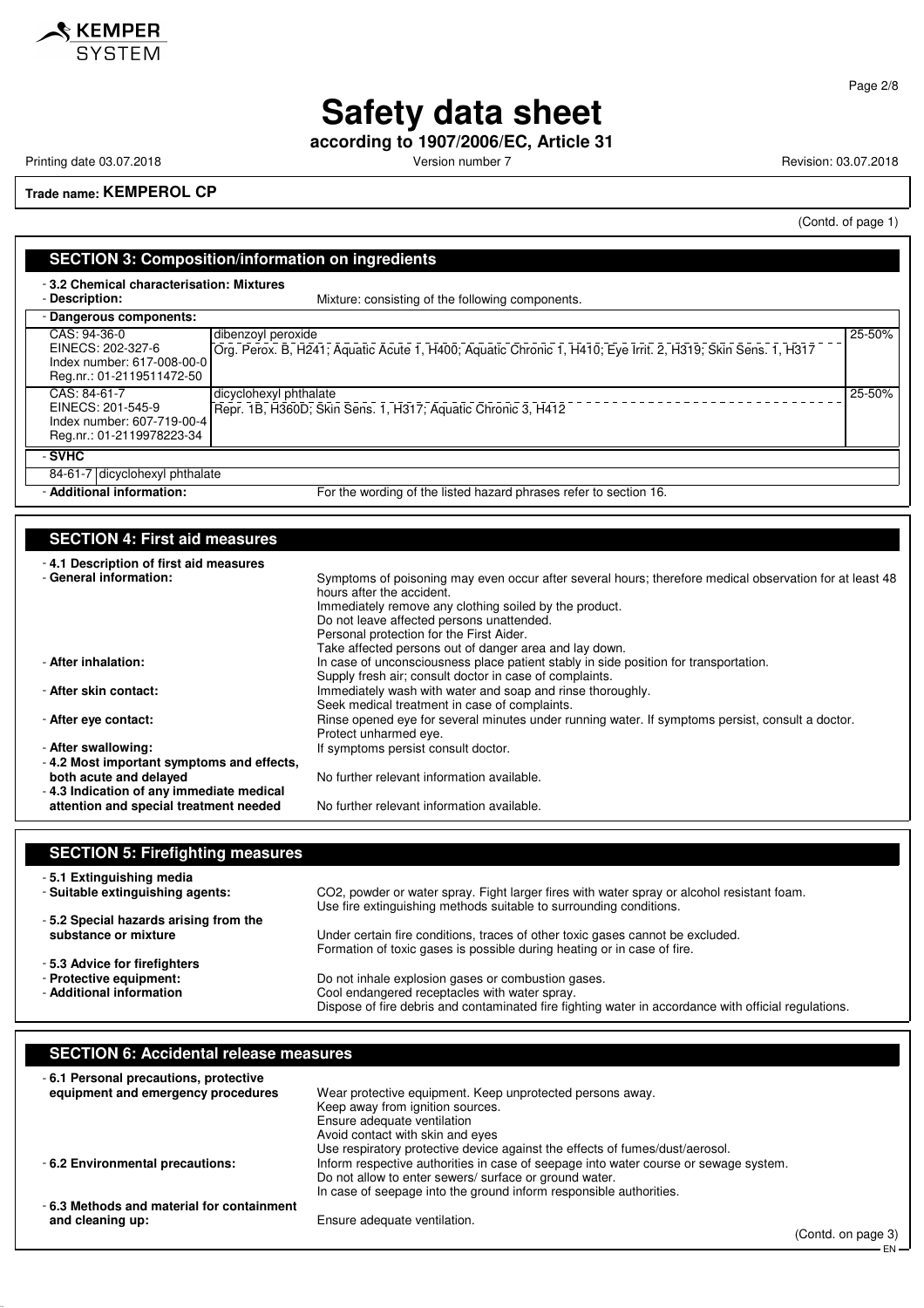

**according to 1907/2006/EC, Article 31**

Printing date 03.07.2018 **Printing date 03.07.2018** Version number 7 **Revision: 03.07.2018** 

### **Trade name: KEMPEROL CP**

|                                  |                                                                 | (Contd. of page 2) |
|----------------------------------|-----------------------------------------------------------------|--------------------|
|                                  | Dispose contaminated material as waste according to item 13.    |                    |
|                                  | Do not flush with water or aqueous cleansing agents             |                    |
|                                  | Pick up mechanically.                                           |                    |
| -6.4 Reference to other sections | See Section 7 for information on safe handling.                 |                    |
|                                  | See Section 8 for information on personal protection equipment. |                    |
|                                  | See Section 13 for disposal information.                        |                    |

### **SECTION 7: Handling and storage**

| -7.1 Precautions for safe handling                                | Handle with care. Avoid jolting, friction and impact.<br>Restrict the quantity stored at the work place.<br>Keep away from heat and direct sunlight.<br>Wear suitable respiratory protective device when decanting larger quantities without extractor facilities.<br>Ensure good ventilation/exhaustion at the workplace.<br>Open and handle receptacle with care.<br>Store in cool, dry place in tightly closed receptacles.<br>Keep receptacles tightly sealed.<br>Use only in well ventilated areas. |
|-------------------------------------------------------------------|----------------------------------------------------------------------------------------------------------------------------------------------------------------------------------------------------------------------------------------------------------------------------------------------------------------------------------------------------------------------------------------------------------------------------------------------------------------------------------------------------------|
| - Information about fire - and explosion<br>protection:           | Keep ignition sources away - Do not smoke.<br>Use explosion-proof apparatus / fittings and spark-proof tools.<br>Dust can combine with air to form an explosive mixture.<br>Substance/product is oxidising when dry.<br>Protect against electrostatic charges.<br>Prevent impact and friction.<br>Protect from heat.                                                                                                                                                                                     |
| -7.2 Conditions for safe storage, including any incompatibilities |                                                                                                                                                                                                                                                                                                                                                                                                                                                                                                          |
| - Storage:<br>- Requirements to be met by storerooms and          |                                                                                                                                                                                                                                                                                                                                                                                                                                                                                                          |
| receptacles:                                                      | Store only in the original receptacle.<br>Use only receptacles specifically permitted for this substance/product.<br>Prevent any seepage into the ground.                                                                                                                                                                                                                                                                                                                                                |
| - Information about storage in one common                         |                                                                                                                                                                                                                                                                                                                                                                                                                                                                                                          |
| storage facility:                                                 | Do not store together with oxidising and acidic materials as well as heavy-metal compounds.<br>Store away from foodstuffs.                                                                                                                                                                                                                                                                                                                                                                               |
| - Further information about storage                               |                                                                                                                                                                                                                                                                                                                                                                                                                                                                                                          |
| conditions:                                                       | Protect from heat and direct sunlight.<br>Recommended storage temperature: 5-30 °C<br>Keep container tightly sealed.<br>Store in dry conditions.                                                                                                                                                                                                                                                                                                                                                         |
| - Storage class:                                                  | 5.2                                                                                                                                                                                                                                                                                                                                                                                                                                                                                                      |
| - 7.3 Specific end use(s)                                         | No further relevant information available.                                                                                                                                                                                                                                                                                                                                                                                                                                                               |

#### **SECTION 8: Exposure controls/personal protection**

| - Additional information about design of<br>technical facilities:         | No further data; see item 7.                                                          |                    |
|---------------------------------------------------------------------------|---------------------------------------------------------------------------------------|--------------------|
| -8.1 Control parameters                                                   |                                                                                       |                    |
| - Ingredients with limit values that require monitoring at the workplace: |                                                                                       |                    |
| 94-36-0 dibenzoyl peroxide                                                |                                                                                       |                    |
| WEL Long-term value: $5 \text{ mg/m}^3$                                   |                                                                                       |                    |
| 84-61-7 dicyclohexyl phthalate                                            |                                                                                       |                    |
| WEL Long-term value: 5 mg/m <sup>3</sup>                                  |                                                                                       |                    |
| - Regulatory information                                                  | WEL: EH40/2011                                                                        |                    |
| - Additional information:                                                 | The lists valid during the making were used as basis.                                 |                    |
| -8.2 Exposure controls<br>- Personal protective equipment:                |                                                                                       |                    |
| - General protective and hygienic measures:                               | The usual precautionary measures are to be adhered to when handling chemicals.        |                    |
|                                                                           | Immediately remove all soiled and contaminated clothing                               |                    |
|                                                                           | Wash hands before breaks and at the end of work.                                      |                    |
|                                                                           | Keep away from foodstuffs, beverages and feed.                                        |                    |
|                                                                           | Avoid contact with the eyes and skin.<br>Store protective clothing separately.        |                    |
| - Respiratory protection:                                                 | When used properly and under normal conditions, breathing protection is not required. |                    |
|                                                                           | Use suitable respiratory protective device in case of insufficient ventilation.       |                    |
|                                                                           |                                                                                       | (Contd. on page 4) |

 $\mathsf{l}$ 

EN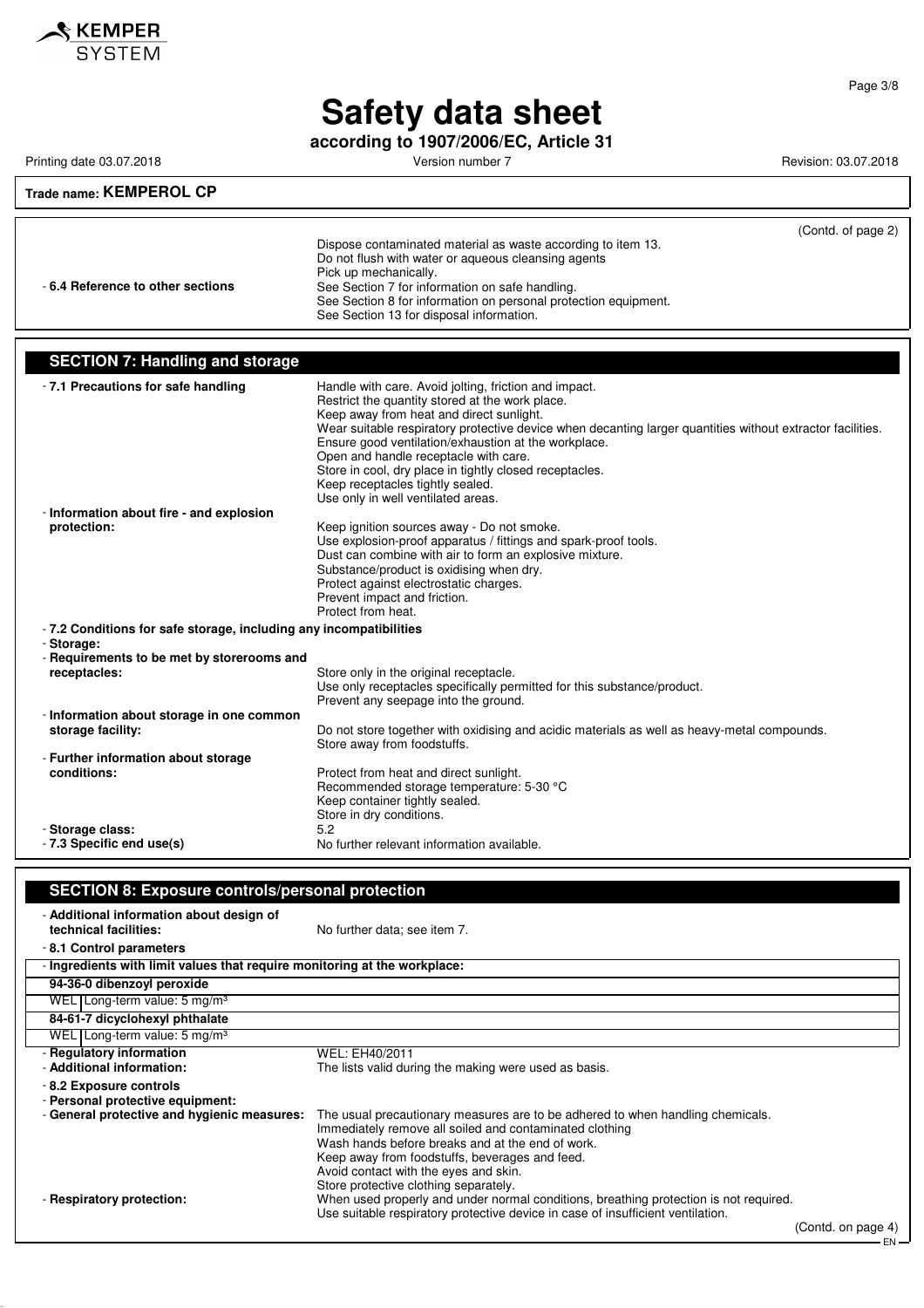

**according to 1907/2006/EC, Article 31**

**Trade name: KEMPEROL CP**

Printing date 03.07.2018 **Printing date 03.07.2018** Version number 7 **Revision: 03.07.2018** Revision: 03.07.2018

#### (Contd. of page 3) Filter P2 Respiratory protection - Gas filters and combination filters according to EN 141 - **Protection of hands:** Protective gloves Check protective gloves prior to each use for their proper condition. Only use chemical-protective gloves with CE-labelling of category III. The glove material has to be impermeable and resistant to the product/ the substance/ the preparation. Selection of the glove material on consideration of the penetration times, rates of diffusion and the degradation After use of gloves apply skin-cleaning agents and skin cosmetics. - **Material of gloves** Recommended materials: Butyl rubber, BR Fluorocarbon rubber (Viton) Nitrile rubber, NBR Neoprene gloves Recommended thickness of the material:  $\geq 0.5$  mm The selection of the suitable gloves does not only depend on the material, but also on further marks of quality and varies from manufacturer to manufacturer. - **Penetration time of glove material** The determined penetration times according to EN 374 part III are not performed under practical conditions. Therefore a maximum wearing time, which corresponds to 50% of the penetration time, is recommended. - **Eye protection:** Tightly sealed goggles Protective goggles and facial protection - Classification according to EN 166

- **Body protection:** Protective work clothing Impervious protective clothing

| <b>SECTION 9: Physical and chemical properties</b>                                                                                                          |                                                                                                          |  |  |
|-------------------------------------------------------------------------------------------------------------------------------------------------------------|----------------------------------------------------------------------------------------------------------|--|--|
| - 9.1 Information on basic physical and chemical properties<br>- General Information<br>- Appearance:<br>Form:<br>Colour:<br>- Odour:<br>- Odour threshold: | Powder<br>White<br>Characteristic<br>Not determined.                                                     |  |  |
| - pH-value:                                                                                                                                                 | Not applicable.                                                                                          |  |  |
| - Change in condition<br>Melting point/freezing point:<br>Initial boiling point and boiling range:                                                          | Undetermined.<br>Undetermined.                                                                           |  |  |
| - Flash point:                                                                                                                                              | Not applicable.                                                                                          |  |  |
| - Flammability (solid, gas):                                                                                                                                | May cause fire.                                                                                          |  |  |
| - Ignition temperature:                                                                                                                                     | 60°C SADT                                                                                                |  |  |
| - Decomposition temperature:                                                                                                                                | Not determined.                                                                                          |  |  |
| - Auto-ignition temperature:                                                                                                                                | Product is not selfigniting.                                                                             |  |  |
| - Explosive properties:                                                                                                                                     | Not determined.                                                                                          |  |  |
| - Explosion limits:<br>Lower:<br>Upper:<br>- Density at 20 °C:                                                                                              | Not determined.<br>Not determined.<br>1.23 $g/cm3$                                                       |  |  |
| - Bulk density:<br>- Relative density<br>- Vapour density<br>- Evaporation rate                                                                             | 620-650 kg/m <sup>3</sup><br>Not determined.<br>Not applicable.<br>Not applicable.<br>(Contd. on page 5) |  |  |

(Contd. on page 5)

EN

Page 4/8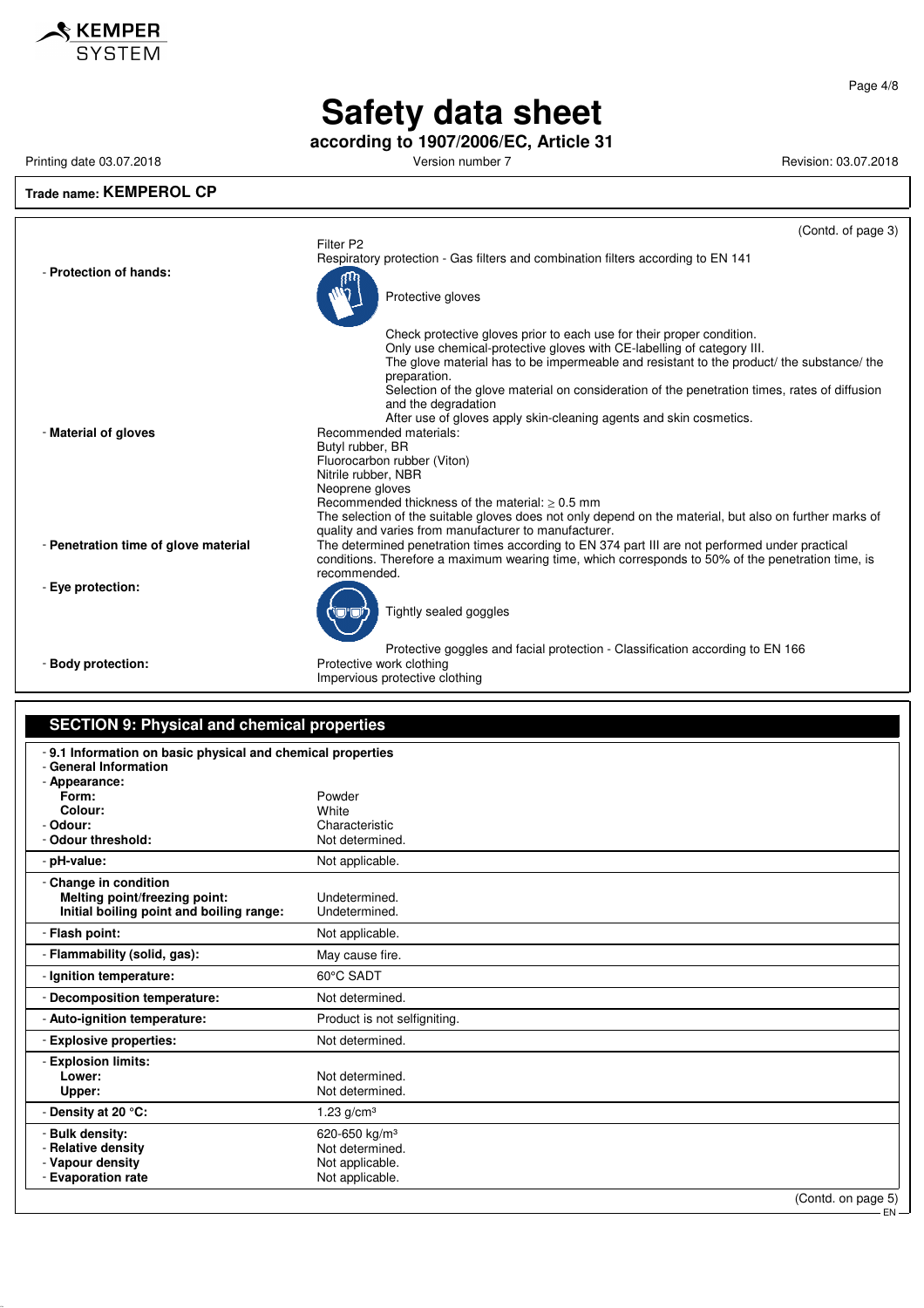

**according to 1907/2006/EC, Article 31**

Printing date 03.07.2018 **Printing date 03.07.2018** Version number 7 **Revision: 03.07.2018** 

#### **Trade name: KEMPEROL CP**

|                                           | (Contd. of page 4)                         |
|-------------------------------------------|--------------------------------------------|
| - Solubility in / Miscibility with        |                                            |
| water:                                    | Insoluble.                                 |
| - Partition coefficient: n-octanol/water: | Not determined.                            |
| - Viscosity:                              |                                            |
| Dynamic:                                  | Not applicable.                            |
| Kinematic:                                | Not applicable.                            |
| - 9.2 Other information                   | No further relevant information available. |

- **10.2 Chemical stability**

- **Thermal decomposition / conditions to be**
- **10.3 Possibility of hazardous reactions**<br>- 10.4 Conditions to avoid

- **10.6 Hazardous decomposition products:** Hydrocarbons

- **10.1 Reactivity 10.1 Reactivity 10.1 Reactivity 10.1 Reactivity** 

**avoided:** No decomposition if used and stored according to specifications. To avoid thermal decomposition do not overheat.<br>Self-accelerating decomposition at SADT - **10.4 Conditions to avoid**<br>**- 10.5 Incompatible materials:** No further relevant information available.<br>Amines, acids, alkalis, strong oxidants, a Amines, acids, alkalis, strong oxidants, alcohols Carbon monoxide and carbon dioxide

#### **SECTION 11: Toxicological information** - **11.1 Information on toxicological effects** Based on available data, the classification criteria are not met.

| AVULU LUAIVILI                              |                            |                                       | Davou on available data, the classification chiteria are not met: |
|---------------------------------------------|----------------------------|---------------------------------------|-------------------------------------------------------------------|
| LD/LC50 values relevant for classification: |                            |                                       |                                                                   |
| 94-36-0 dibenzoyl peroxide                  |                            |                                       |                                                                   |
| Oral                                        | LD50                       | $\geq$ 2,000 mg/kg (rat)              |                                                                   |
|                                             |                            | Inhalative LC50/4 h $24.3$ mg/l (rat) |                                                                   |
|                                             |                            | 84-61-7 dicyclohexyl phthalate        |                                                                   |
| Oral                                        | LD50                       | $\geq$ 2,000 mg/kg (rat)              |                                                                   |
|                                             | - Primary irritant effect: |                                       |                                                                   |
| - Skin corrosion/irritation                 |                            |                                       | Based on available data, the classification criteria are not met. |
| - Serious eve damage/irritation             |                            |                                       | Causes serious eye irritation.                                    |
|                                             |                            | - Respiratory or skin sensitisation   | May cause an allergic skin reaction.                              |
| - CMR effects (carcinogenity, mutagenicity  |                            |                                       |                                                                   |
|                                             |                            | and toxicity for reproduction)        | Repr. 1B                                                          |
| - Germ cell mutagenicity                    |                            |                                       | Based on available data, the classification criteria are not met. |
| - Carcinogenicity                           |                            |                                       | Based on available data, the classification criteria are not met. |
| - Reproductive toxicity                     |                            |                                       | May damage the unborn child.                                      |
| - STOT-single exposure                      |                            |                                       | Based on available data, the classification criteria are not met. |
| - STOT-repeated exposure                    |                            |                                       | Based on available data, the classification criteria are not met. |
| - Aspiration hazard                         |                            |                                       | Based on available data, the classification criteria are not met. |

| <b>SECTION 12: Ecological information</b>                           |                                                                        |                    |  |
|---------------------------------------------------------------------|------------------------------------------------------------------------|--------------------|--|
| - 12.1 Toxicity                                                     |                                                                        |                    |  |
| - Aquatic toxicity:                                                 |                                                                        |                    |  |
| 94-36-0 dibenzoyl peroxide                                          |                                                                        |                    |  |
| ErC50 0.0711 mg/l (Pseudokirchneriella subcapitata) (72h, OECD 201) |                                                                        |                    |  |
| LC50                                                                | [0.0602 mg/l (Oncorhynchus mykiss (Regenbogenforelle)) (96h, OECD 203) |                    |  |
| NOEC 0.0316 mg/l (fish) (96h)                                       |                                                                        |                    |  |
|                                                                     | 0.02 mg/l (Pseudokirchneriella subcapitata) (72h)                      |                    |  |
| EC50                                                                | 110 mg/l (Daphnia magna) (OECD 202)                                    |                    |  |
| 1 mg/l (Daphnia magna) (21d; OECD 211)<br>EC10                      |                                                                        |                    |  |
| - 12.2 Persistence and degradability                                | No further relevant information available.                             |                    |  |
| - 12.3 Bioaccumulative potential                                    | No further relevant information available.                             |                    |  |
| - 12.4 Mobility in soil                                             | No further relevant information available.                             |                    |  |
|                                                                     |                                                                        | (Contd. on page 6) |  |

Page 5/8

EN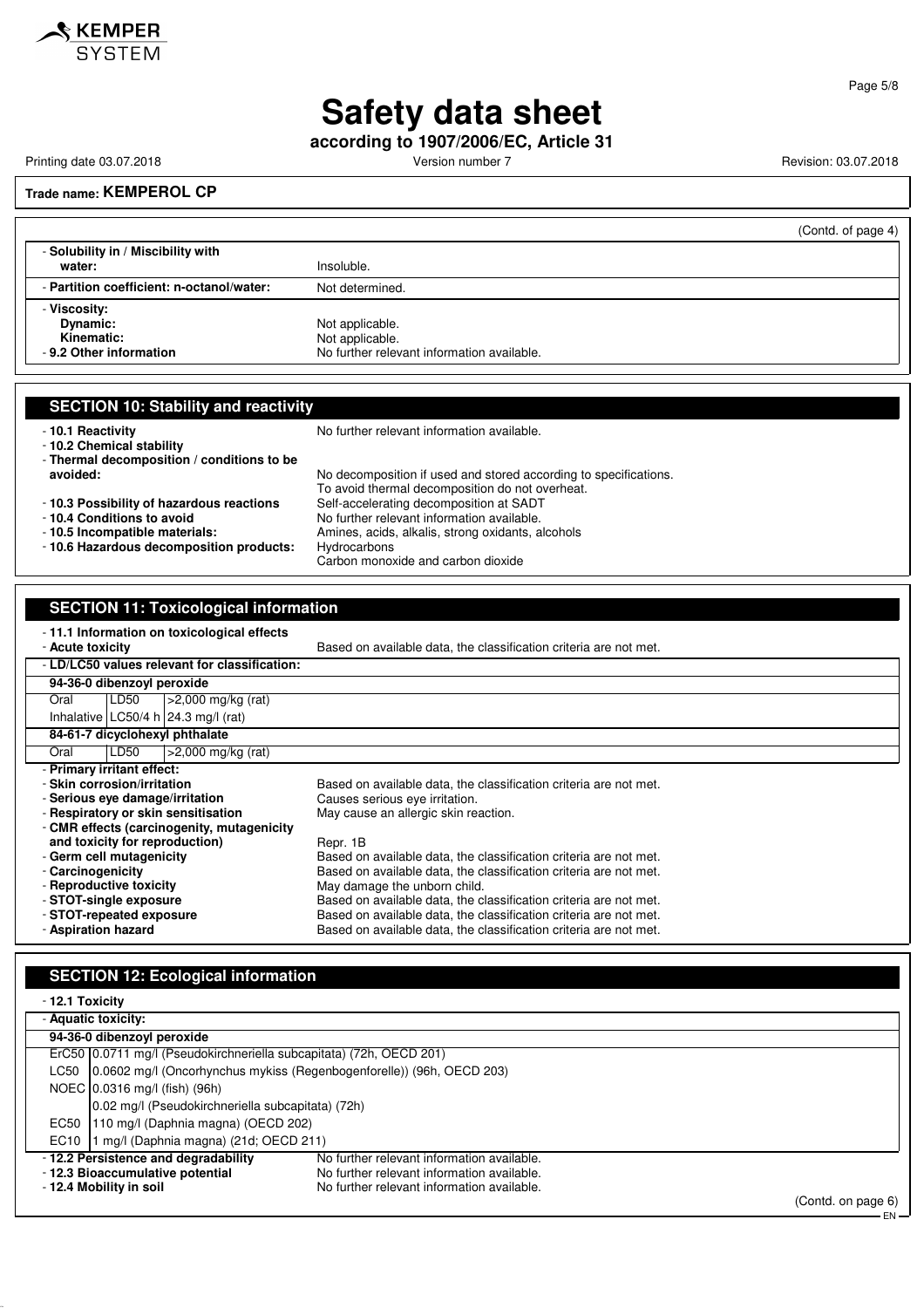

**according to 1907/2006/EC, Article 31**

Printing date 03.07.2018 **Printing date 03.07.2018** Version number 7 **Revision: 03.07.2018** Revision: 03.07.2018

#### **Trade name: KEMPEROL CP**

(Contd. of page 5) - **Ecotoxical effects:** - **Remark:** Very toxic for fish - **Additional ecological information:** Also poisonous for fish and plankton in water bodies. Very toxic for aquatic organisms Water hazard class 2 (German Regulation) (Self-assessment): hazardous for water Do not allow product to reach ground water, water course or sewage system. Danger to drinking water if even small quantities leak into the ground. - **12.5 Results of PBT and vPvB assessment** - **PBT:**<br>- vPvB: Not applicable.<br>Not applicable. verball **PVB:**  $\frac{1}{2}$  and  $\frac{1}{2}$  and  $\frac{1}{2}$  and  $\frac{1}{2}$  and  $\frac{1}{2}$  and  $\frac{1}{2}$  and  $\frac{1}{2}$  and  $\frac{1}{2}$  and  $\frac{1}{2}$  and  $\frac{1}{2}$  and  $\frac{1}{2}$  and  $\frac{1}{2}$  and  $\frac{1}{2}$  and  $\frac{1}{2}$  and  $\frac{1}{2}$  a No further relevant information available. **SECTION 13: Disposal considerations**

- **13.1 Waste treatment methods**

Must not be disposed together with household garbage. Do not allow product to reach sewage system. Disposal according to official regulations

#### - **European waste catalogue**

16 05 08\* discarded organic chemicals consisting of or containing hazardous substances - **Uncleaned packaging:**

- **Recommendation:** Disposal must be made according to official regulations.

### **SECTION 14: Transport information** - **14.1 UN-Number** - **ADR, IMDG, IATA** UN3106 - **14.2 UN proper shipping name** 3106 ORGANIC PEROXIDE TYPE D, SOLID (dibenzoyl peroxide), ENVIRONMENTALLY HAZARDOUS - **IMDG** ORGANIC PEROXIDE TYPE D, SOLID (dibenzoyl peroxide), MARINE POLLUTANT - **IATA** ORGANIC PEROXIDE TYPE D, SOLID (dibenzoyl peroxide) - **14.3 Transport hazard class(es)** - **ADR** - **Class** 5.2 (P1) Organic peroxides. - **Label** 5.2 \_\_\_\_\_\_\_\_\_\_\_\_\_\_\_\_\_\_\_\_\_\_ - **IMDG** - **Class** 5.2 Organic peroxides. - **Label** 5.2 - **IATA** - **Class** 5.2 Organic peroxides. - **Label** 5.2 - **14.4 Packing group ADR, IMDG, IATA** Void (Contd. on page 7)

Page 6/8

EN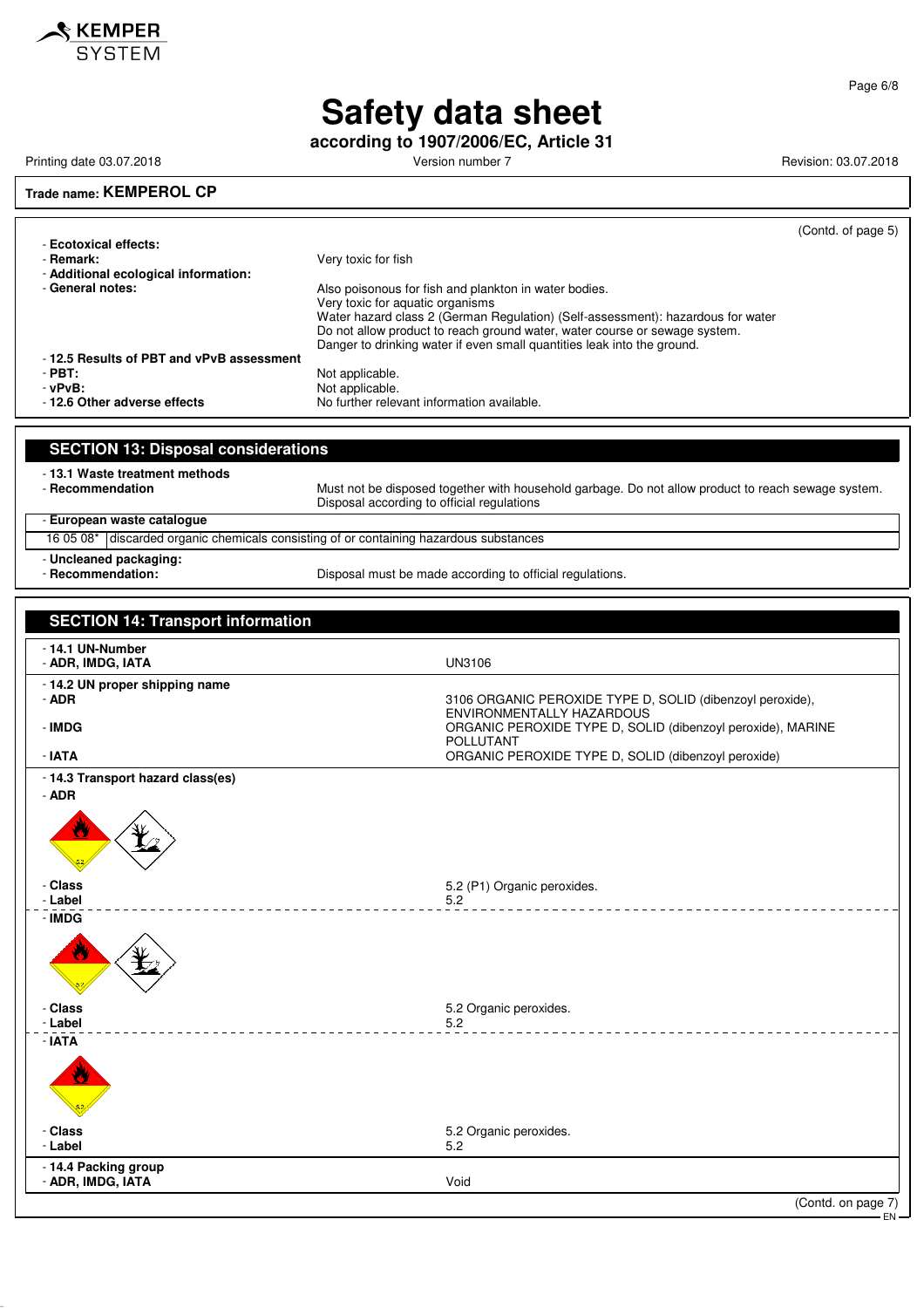

**according to 1907/2006/EC, Article 31**

Printing date 03.07.2018 **Printing date 03.07.2018** Version number 7 **Revision: 03.07.2018** Revision: 03.07.2018

#### **Trade name: KEMPEROL CP**

|                                                                                                                                               | (Contd. of page 6)                                                                                                                                                       |
|-----------------------------------------------------------------------------------------------------------------------------------------------|--------------------------------------------------------------------------------------------------------------------------------------------------------------------------|
| - 14.5 Environmental hazards:<br>- Marine pollutant:<br>- Special marking (ADR):                                                              | Product contains environmentally hazardous substances: dibenzoyl peroxide<br>Yes<br>Symbol (fish and tree)<br>Symbol (fish and tree)                                     |
| - 14.6 Special precautions for user<br>- Danger code (Kemler):<br>- EMS Number:<br>- Stowage Category<br>- Stowage Code<br>- Segregation Code | Warning: Organic peroxides.<br>539<br>$F-J, S-R$<br>D<br>SW1 Protected from sources of heat.<br>SG35 Stow "separated from" acids.<br>SG36 Stow "separated from" alkalis. |
| - 14.7 Transport in bulk according to Annex II of Marpol and the IBC<br>Code                                                                  | Not applicable.                                                                                                                                                          |
| - Transport/Additional information:<br>- ADR                                                                                                  |                                                                                                                                                                          |
| - Limited quantities (LQ)<br>- Excepted quantities (EQ)<br>- Transport category<br>- Tunnel restriction code                                  | 500 <sub>q</sub><br>Code: E0<br>Not permitted as Excepted Quantity<br>2<br>D                                                                                             |
| - IMDG<br>- Limited quantities (LQ)<br>- Excepted quantities (EQ)                                                                             | 500 <sub>g</sub><br>Code: E0<br>Not permitted as Excepted Quantity                                                                                                       |
| - UN "Model Regulation":                                                                                                                      | UN 3106 ORGANIC PEROXIDE TYPE D, SOLID (DIBENZOYL PEROXIDE),<br>5.2, ENVIRONMENTALLY HAZARDOUS                                                                           |

### **SECTION 15: Regulatory information**

- **15.1 Safety, health and environmental regulations/legislation specific for the substance or mixture** - **Directive 2012/18/EU** - **Named dangerous substances - ANNEX I** None of the ingredients is listed.<br>- Seveso category **P6b SELF-REACTIVE SUBSTA** - **Seveso category** P6b SELF-REACTIVE SUBSTANCES AND MIXTURES and ORGANIC PEROXIDES E1 Hazardous to the Aquatic Environment - **Qualifying quantity (tonnes) for the application of lower-tier requirements** 50 t - **Qualifying quantity (tonnes) for the application of upper-tier requirements** 200 t - **REGULATION (EC) No 1907/2006 ANNEX** Conditions of restriction: 30 - **National regulations:** - **Information about limitation of use:** Employment restrictions concerning juveniles must be observed. Employment restrictions concerning pregnant and lactating women must be observed. Employment restrictions concerning women of child-bearing age must be observed. - **Other regulations, limitations and prohibitive regulations** - **Substances of very high concern (SVHC) according to REACH, Article 57**

84-61-7 dicyclohexyl phthalate

- **15.2 Chemical safety assessment:** A Chemical Safety Assessment has not been carried out.

#### **SECTION 16: Other information**

This information is based on our present knowledge. However, this shall not constitute a guarantee for any specific product features and shall not establish a legally valid contractual relationship.

- **Relevant phrases** 

| H <sub>241</sub> |  |  | Heating may cause a fire or explosion. |
|------------------|--|--|----------------------------------------|
|                  |  |  |                                        |

- H317 May cause an allergic skin reaction.<br>H319 Causes serious eve irritation.
	- Causes serious eye irritation.
- H360D May damage the unborn child.
- H400 Very toxic to aquatic life.
- H410 Very toxic to aquatic life with long lasting effects.
- H412 Harmful to aquatic life with long lasting effects.

- **Department issuing SDS:** research & development